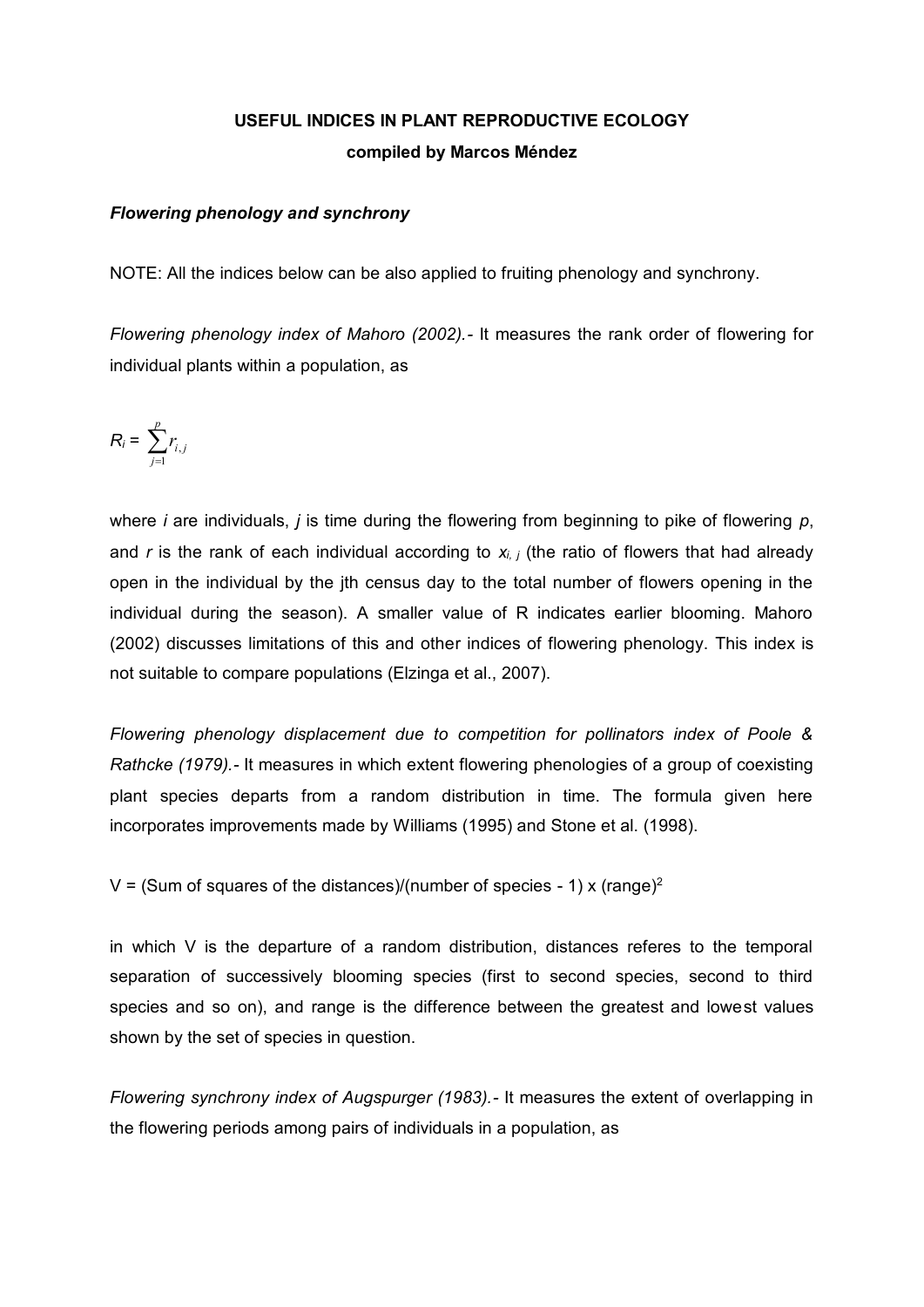$$
X_i = \frac{1}{n-1} \frac{1}{f_i} \sum_{j=1}^n e_j \neq 1
$$

where  $e_i$  is the number of days that individuals i and j are flowering synchronously, with  $j \neq i$ ;  $f_i$  is the number of days individual i was flowering, and n is the number of individuals in the population. X<sup>i</sup> varies from 0 (total lack of synchrony) to 1 (perfect synchrony). This index is suitable to compare populations (Elzinga et al., 2007).

*Flowering synchrony index of Marquis (1988).-* It estimates flowering synchrony among individuals of a given species as

$$
S = \sum_{t=0}^{n} \frac{x_t}{\sum_{t=0}^{n} x_t} \cdot p_t
$$

where  $x_t$  is the number of flowers that flowered during time t,  $\sum_{t=0}^{n}$ *t t t x*  $\frac{x_i}{x_i}$  is the proportion of 0

flowers flowering during time t of the total annual number of flowering flowers, n is the number of censuses per year, and  $p_t$  is the proportion of the censused individuals in flower during time t. The proportion of individuals is included here instead of the absolute number because in Marquis (1988) sample size changed over time.

Marquis' measure of flowering phenology has two advantages in relation to the one proposed by Augspurger: (1) it describes the overlap pattern more correctly, and (2) the factor  $p_t$  does include aspects of cross-fertilization (Bolmgren, 1998).

*Flowering synchrony index of Mahoro (2002).-* It estimates flowering synchrony among individuals of a given species as

$$
S_i = \frac{1}{2} \left[ 2 - \sum_{j=1}^n \left| y_{i,j} - \overline{y_{i,j}} \right| \right]
$$

where *yi, j* is the ratio of flowers that newly opened since the j-1 census day to the jth census to the total number of flowers opening during the season in the individual, and mean *yi, j* is the mean  $y_{k,i}$  ( $k \neq i$ ), and n is the last day of census. A larger S indicates higher synchrony with other individuals.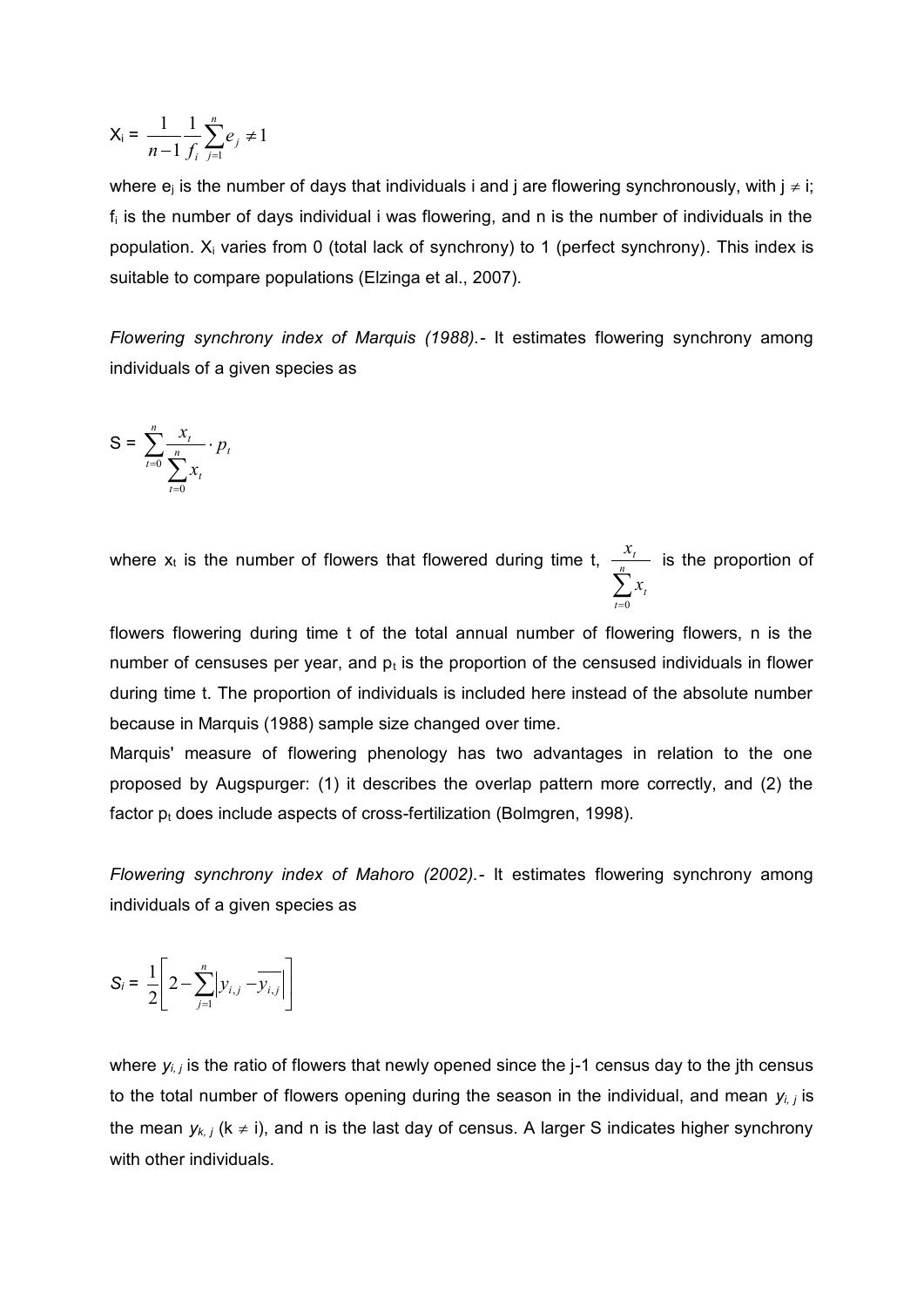This index can be applied to estimate flowering synchrony among species of a same community, just by entering the species values for *yi, j* and mean *yi, j*, instead of the individual values (Osada et al., 2003). This index is not suitable to compare populations (Elzinga et al., 2007).

*Within-individual flowering synchrony index of Bolmgren (1998).-* Flowering synchrony indices above are useful for comparing individuals of a same species, or comparing species of a same community. The within-individual flowering synchrony index estimates withinindividual synchronization of flowering as

$$
S = average p / SDonset
$$

where average p is the mean persistence of individual flowers, and SD<sub>onset</sub> is the standard deviation of the onset of individual flowers.

*Flowering synchrony index for genders of sexually dimorphic species at the population level of Daïnou et al. (2012).-* For dioecious or other sexually dimorphic species, a within-year synchrony index S is defined as the average proportion of individuals of the two sexes (or groups) that flower together at a given time, regardless of the intensity or abundance of flowers:

$$
S = \sum \frac{d_j}{N_m} \text{ and } d_j = \frac{1}{T_j} \sum_{t=1}^{T_j} f_{i(t)}
$$

where i is a female and j is a male,  $d_i$  is the mean synchrony index for a male j with all females i in the population,  $f_{i(t)}$  is the proportion of females flowering with male j at time t, t is the flower census number order,  $T_i$  is the total number of censuses when male j is flowering and  $N_m$  is the total number of males.

## *Pollination Ecology*

*Visitation Index of Udovic (1981).-* It estimates the number of visits by pollinators to individual plants over the blooming period, when the sampling is not extensive or frequent enough to get a direct measure. It is calculated as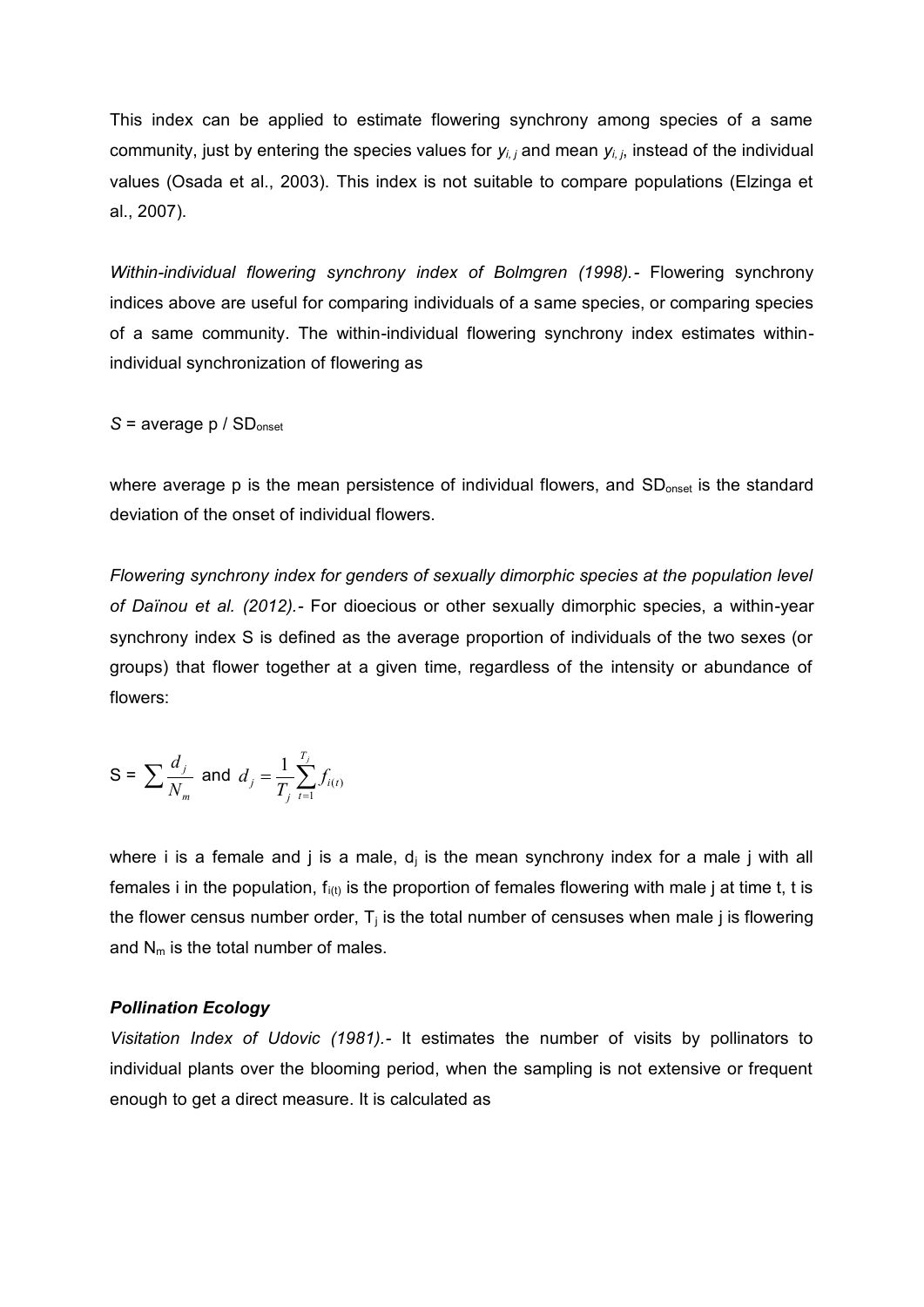$$
V_{i} = \sum_{j=1}^{n} M_{i} \cdot \left[ \frac{\left( F_{i,j} \cdot d_{j-1,j} \right)}{\sum_{k=1}^{m} F_{k,j}} \right]
$$

where  $V_i$  is the visitation index for plant i,  $M_i$  is the number of pollinators in the population at the j<sup>th</sup> census, F<sub>ij</sub> is the number of open flowers on plant i at the j<sup>th</sup> census and  $d_{i-1,j}$  is the number of days between the  $j<sup>th</sup>$  census and the previous one. This index assumes that for a given number of pollinators, the number of visits to a given plant in an interval will be proportional to the fraction of open flowers in the population which belong to that plant. This index was developed to study the interaction between *Yucca* and its specialised pollinator. Before one applies it, it would be wise to think if the assumptions are met for the particular system studied.

*Visitation rate index of Talavera et al. (1999).-* It measures visitation rate in a relative way, by taking into account both frequency of visits and activity rate, as

$$
I_{VR}
$$
 = F x AR

where F is the number of individuals of an insect species relative to the total number of insects included in the census, and AR is the activity rate, i.e. number of flowers that an individual insect visited per minute.

*Pollinator Efficiency Index of Spears (1983)*.- It measures the relative efficiency of a species or individual as pollinator as

$$
\mathsf{PE}i = \frac{Pi-Z}{U-Z}
$$

where P*i* is the mean number of seeds set per flower by a plant population receiving a single visit from species *i*; Z is the mean number of seeds set per flower by a plant population receiving no visitation; and U is the mean number of seeds set per flower by a plant population exposed to unrestricted visitation.

*Pollinator Effectiveness Index of Junker et al. (2010).-* It measures the pollinator effectiveness as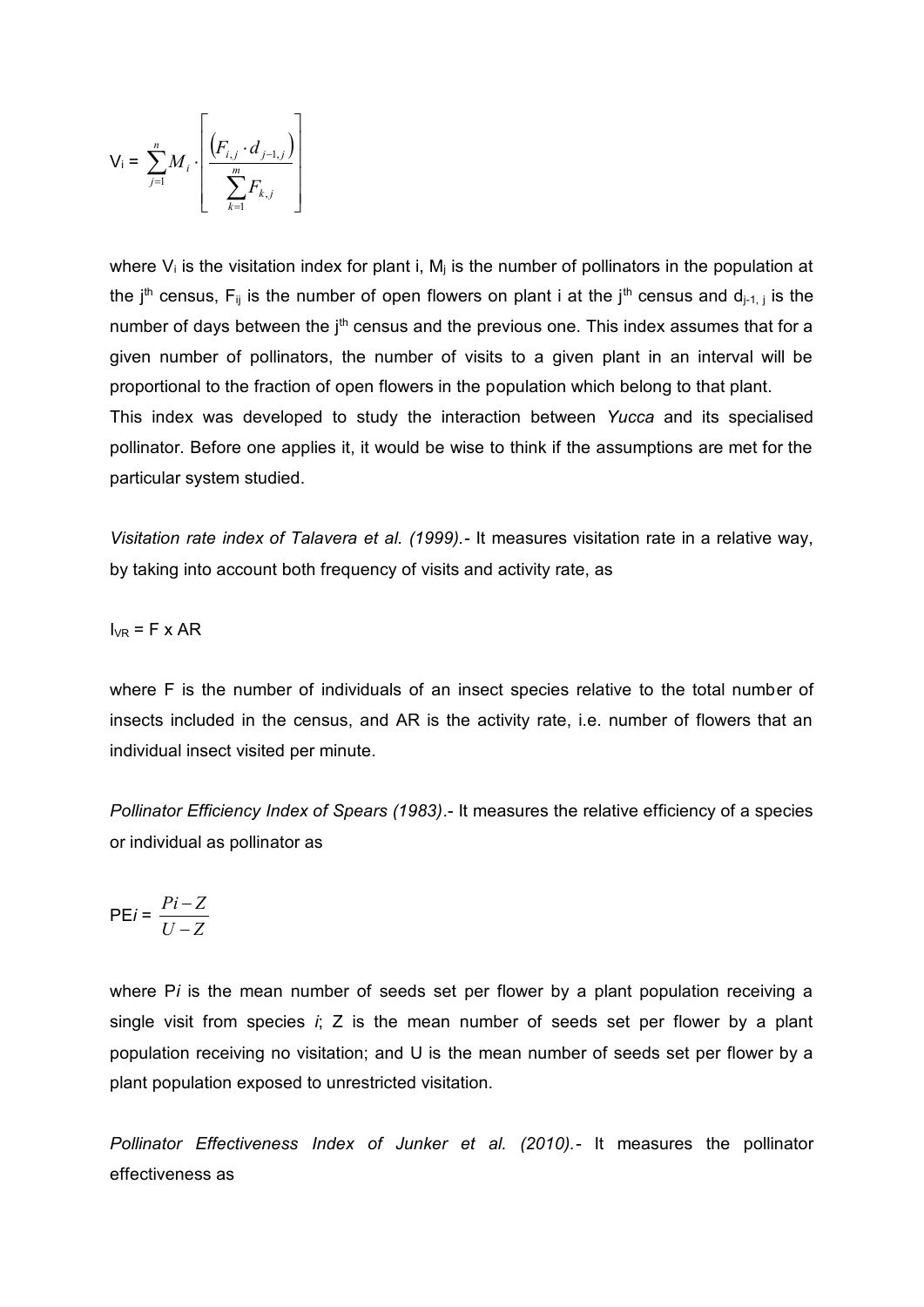# $E = f x (t x c)^p x d$

where E is the effectiveness index (pollen  $h^{-1}$ ), f is the visitation frequency (visits  $h^{-1}$ ), t is the visitation time (h visit<sup>-1</sup>), c are the stigma contacts (contacts  $h^{-1}$ ), and d is the pollen deposition (pollen contact<sup>-1</sup>). p is introduced to take into account the likely saturation effect in pollen deposition in several visits by a pollinator within a given inflorescence.

*Pollen deposition effectiveness (single visit scale) of Ne'eman et al. (2010)*.- It is equal to the number of pollen grains delivered *d* by a given pollinator to the stigma of a given flower in a single visit. This requires an experimental design using bagged virgin flowers which are presented to a single visit by a pollinator.

 $D_v = d$ .

*Pollen deposition effectiveness (per time scale) of Ne'eman et al. (2010)*.- It is the pollen deposition effectiveness per single visit multiplied by the visit frequency *f*:

# $D_t = D_v f r$

where *r* is the proportion of flowers in the observed patch that actually have receptive stigmas.

NOTE: read Ne'eman et al. (2010) for further consideration of the fuzzy concepts of pollinator effectiveness and pollinator efficiency.

*Pollen Removal Efficiency Index of Freitas and Paxton (1998)*.- It is a modification of the the PE*i* index of Spears (1983). It measures the relative efficiency of a species or individual as pollinator as

$$
PREi = \frac{Ri - N}{V - N}
$$

where R*i* is the mean number of pollen grains removed per flower by a plant population receiving a single visit from species *i*; N is the mean number of pollen grains removed per flower by a plant population receiving no visitation; and V is the mean number of pollen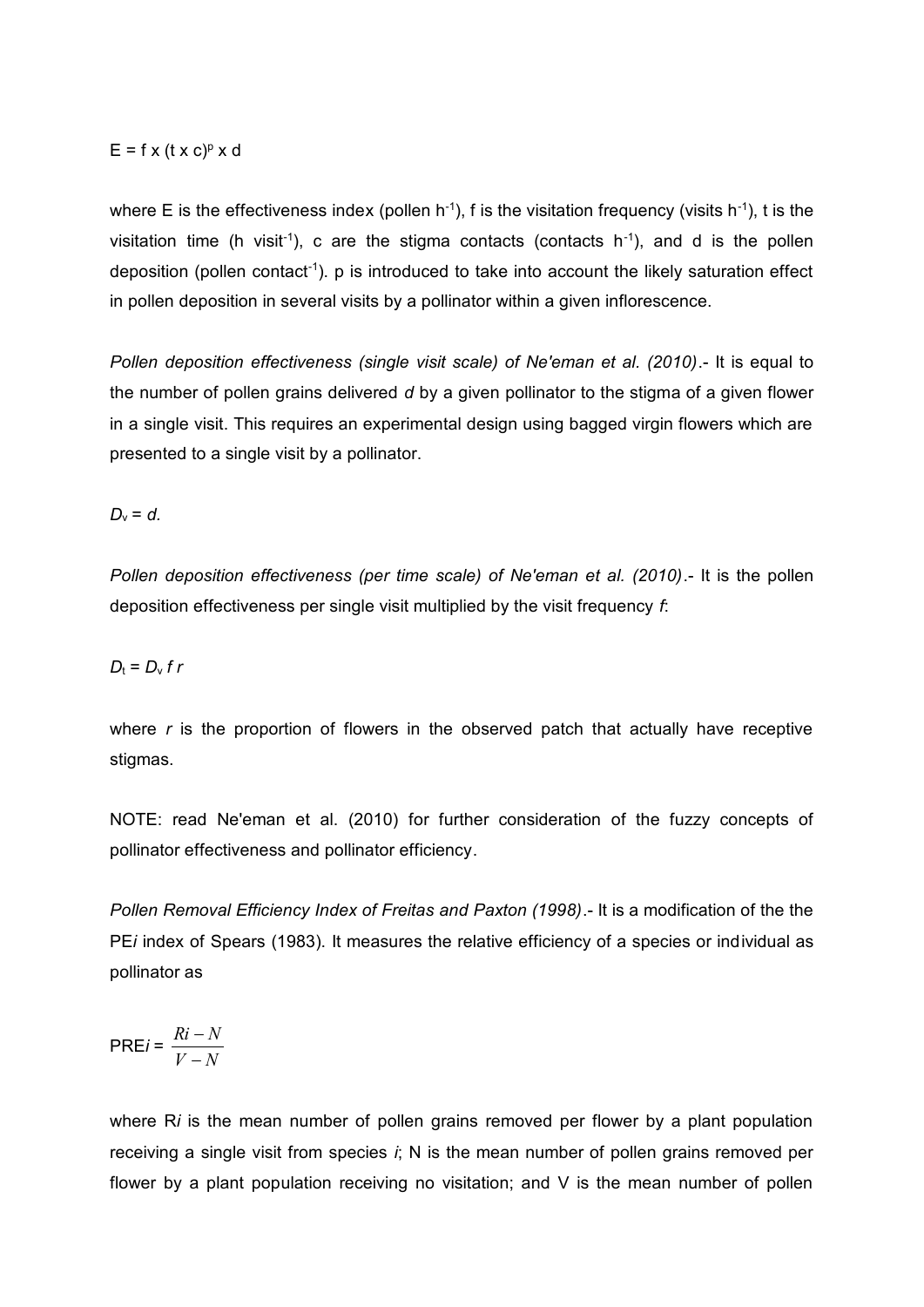grains removed per flower by a plant population exposed to unrestricted visitation.

*Pollinator Specificity Index of Ramírez (1993).-* It estimates the specificity of particular pollinator species as

$$
PSI = \frac{1}{N}
$$

where N is the number of plant species visited by the pollinator. This index does not consider the presence of pollen loads. If pollen loads are taked into account, a *Visitor Specificity Index* results.

*Pollen Transportation Specificity Index of Ramírez (1993).-* It is calculated as

$$
\mathsf{PTS} = \frac{1}{L}
$$

where L is the number of different pollen loads placed on the same site of the pollinator.

*Floral constancy of de Jager et al. (2011)*.- It is a modification of the constancy index of Gegear & Laverty (2005):

 $CI = (O-E)/(O+E-2OE)$ 

where O is the observed probability of transition between species and E is the expected probability of transition. CI ranges from -1 (complete discrimination between species) through 0 (random visitation) to 1 (continuous switching between species). O is calculated by direct observation of pollinator foraging behaviour as:

 $P(T_{A \leftrightarrow B}) = \frac{n_{AB} + n_{BA}}{n_{AA} + n_{AB} + n_{BA} + n_{BB}}.$ 

where  $n_{AA}$  and  $n_{BB}$  are transitions whitin species and  $n_{AB}$  and  $n_{BA}$  are transitions between species.

*Visitor activity index of Ramírez (2004).-* It estimates the status as pollinator of each floral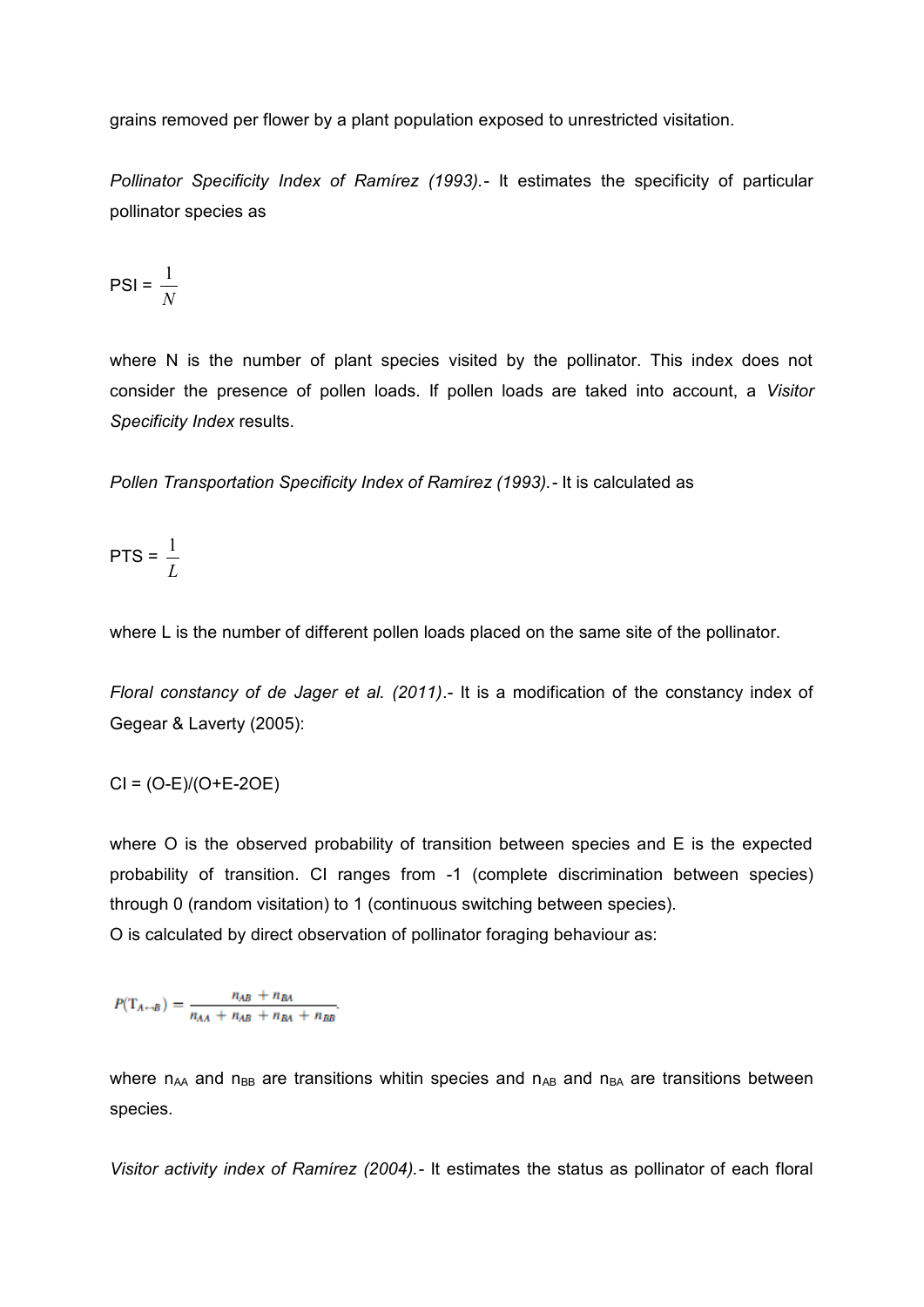visitor species using the formula:

$$
\mathsf{VA} = \frac{(A \cdot B \cdot C) + (A \cdot B \cdot D \cdot E)}{2}
$$

where A-E are five qualitative criteria utilised to distinguish floral visitors from pollinators.

A - Presence and abundance of pollen from the visited plant, coded as 1 for abundant, 0.5 for scarce, and 0 for no pollen.

B - Part of the body where pollen was located and its relationship with the position or orientation of the sexual organs in the blossom during the pollination process, coded as 1 if the criterium is fulfilled and 0 otherwise.

C - Pollen load on the body of the vector can make contact with the stigma during a visit, coded as 1 if the criterium is fulfilled and 0 otherwise.

D - Relationship between the blossom size and floral visitor size, coded as 1 is fulfilled and 0 otherwise.

E - Relative abundance of each visiting species (number of visits per unit time).

The first part of the expression  $(A * B * C)$  indicates pollen transference, while the second one (A \* B \* D \* E) indicates flower-visitor adaptation, attractiveness and constancy. A and B act as compensatory factors dropping to zero the value of VA when D and E are one and there is no pollen transference.

VA varies from 0 to 1; visitor species are considered as pollinators when the values of VA are significantly different from zero.

*Pollinator importance index of Gibson et al. (2006).-* It estimates the importance of a given pollinator P for a focal plant species X as

 $PI =$  (relative abundance of pollinator) x (pollen fidelity)

where relative abundance of pollinator is the proportion of all insects carrying pollen from X that are of the species P, and pollen fidelity is the mean proportion of individual pollen loads of P which correspond to plant X.

*Proportional similarity in pollinator assembly of Kay and Schemske (2003).-* It estimates the proportional similarity (PS) in pollinator assembly for pairs of sympatric species, using the formula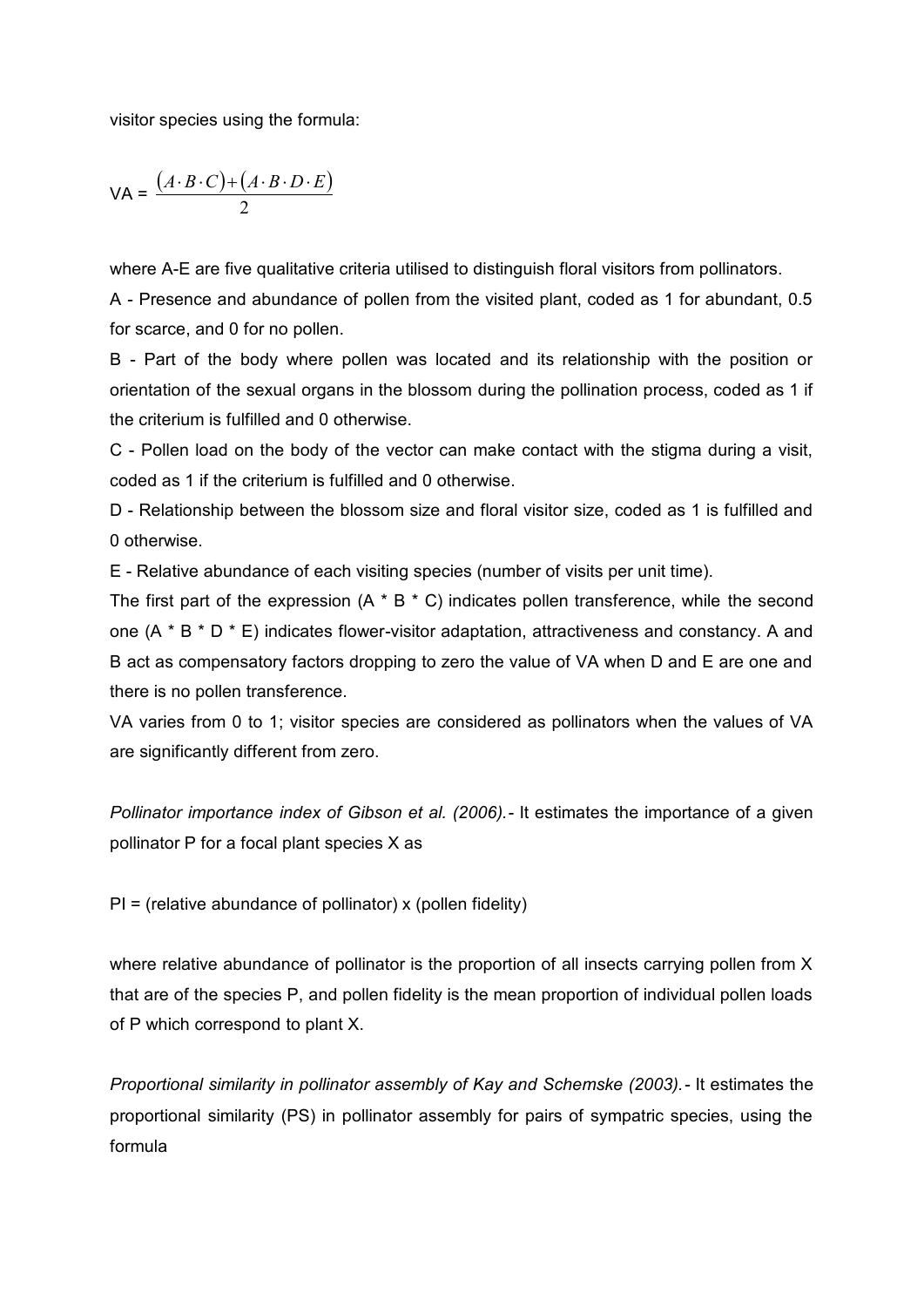$$
PS = 1 - \frac{1}{2} \sum_{I=1}^{n} \left| P_{ai} - P_{bi} \right|
$$

where  $P_{ai}$  and  $P_{bi}$  are the proportion of the total visitation rate made up by taxon i for plant species a and b respectively. This index ranges from 0 to 1 and takes into account both the identity of pollinators and their relative visitation rates.

This index is taken from Schemske & Browak (1981), who applied it to the comparison of bird communities and it seems to be in origin a measure of similarity utilised in multivariate statistics. In fact, under some circumstances similarity of pollinator assemblies can also be assessed by using multivariate techniques.

*Average Specificity Value of Ramírez (1993).-* It is calculated for the plant species a as

$$
ASV_a = \sum_{i=1}^{n} \frac{PSI_i}{N_a}
$$

where PSI is the pollination specificity index of each pollinator species i, and  $N_a$  is the number of pollinator species recorded on plant species a.

*Community Pollination Index of Ramírez (1993).-* It estimates the proportion of pollinator sharing as

$$
CPI = \frac{N_a}{\sum_{i=1}^{n} x_i}
$$

where  $N_a$  is the number of pollinator species recorded on plant species a, and  $x_i$  is the number of plant species visited by the pollinator species i.

#### *Reproductive success*

*Percent Pollination Limitation Index of Jules and Rathcke (1999).-* It measures the extent in which reproductive success is limited by an insufficient pollen delivery, as compared to resources, as

$$
\mathsf{PPL} = \frac{100(PS - C)}{PS}
$$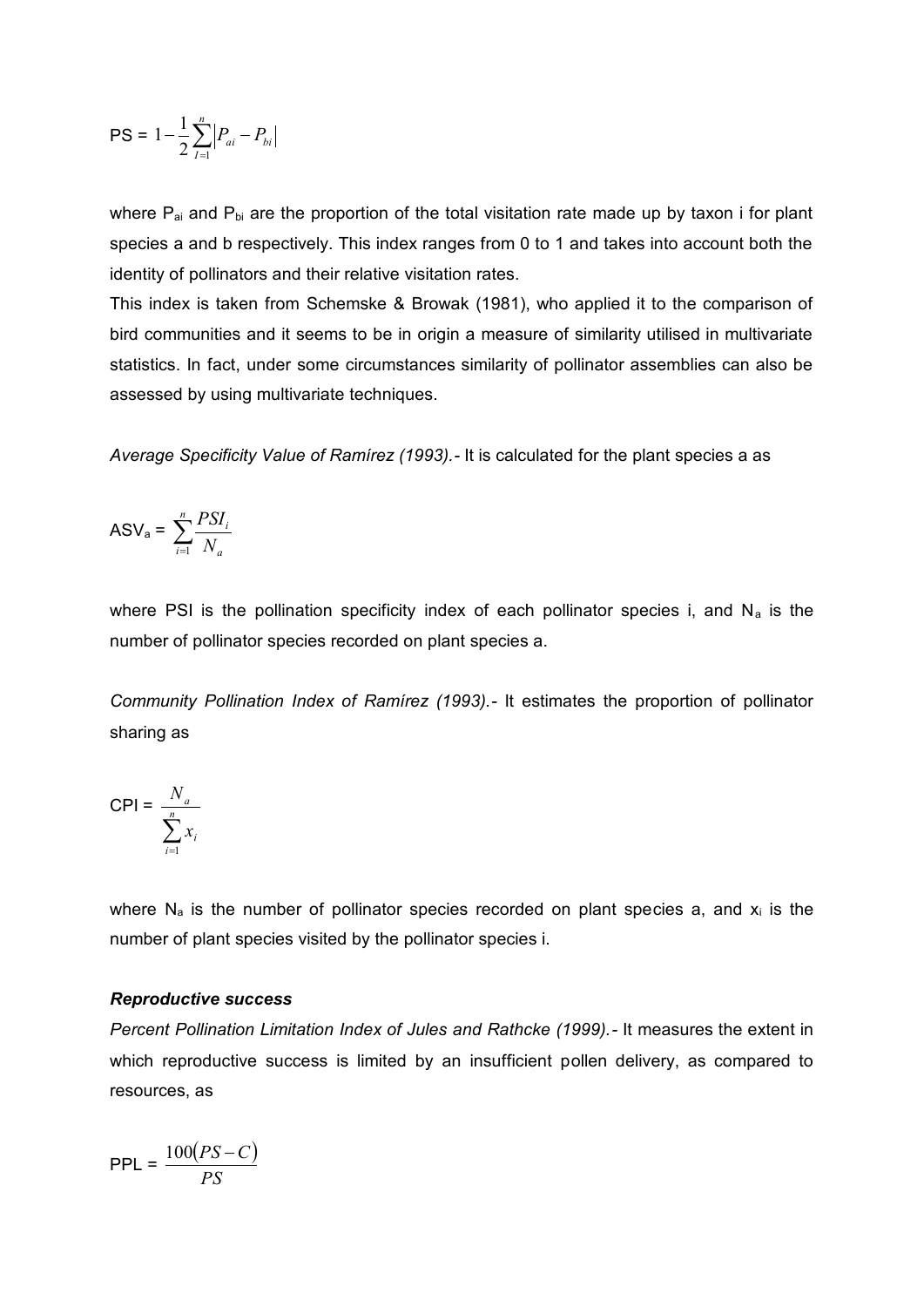where PS is the seed set of pollen-supplemented plants and C is the seed set of control plants.

*Preemergent Reproductive Success of Wiens et al. (1987).-* It measures the number of ovules that complete development and survive to enter the environment as:

PERS =  $(n^{\circ}$  fruits /  $n^{\circ}$  flowers) x (mean  $n^{\circ}$  seeds per fruit / mean  $n^{\circ}$  ovules per flower)

## *Breeding system*

*Self-incompatibility Rate of Zapata and Arroyo (1978).-* It measures the self-incompatibility of a plant species as:

ISI = (self fruit set) / (cross fruit set).

where self fruit set and cross fruit set are data obtained from controlled pollination experiments. Values  $\geq 1$  indicate self-compatibility; values  $0.2 > |S| < 1$  indicate partial selfcompatibility. ISI < 0.2 indicates mostly self-incompatibility and ISI = 0 indicates total selfincompatibility.

*Selfing Rate of Charlesworth and Charlesworth (1987).-* It estimates the frequency of selfpollination as

$$
S = \frac{P_x - P_o}{P_x - P_s}
$$

where  $P_x$  are seeds resulting from cross-pollination,  $P_0$  are seeds resulting from open pollination and  $P_s$  are seeds resulting from self-pollination.

*Contribution of autogamy and geitonogamy to selfing of Eckert (2000).-* It estimates the contribution of autogamy and three components of geitonogamy (within-branch, betweenbranch, between-ramets) to self-fertilization from the differences in the selfing between intact and emasculated flowers. Subscripts refer to: intact flowers = 0; sinfle-flower emasculation = 1; whole-branch emasculation = 2. Seeds are produced trough selfing (s) or outcrossing (t). The selfed fraction includes two components: autogamy (a) and geitonogamy (g). Thus  $(a + g) + t = 1$ . The geitonogamous component includes within-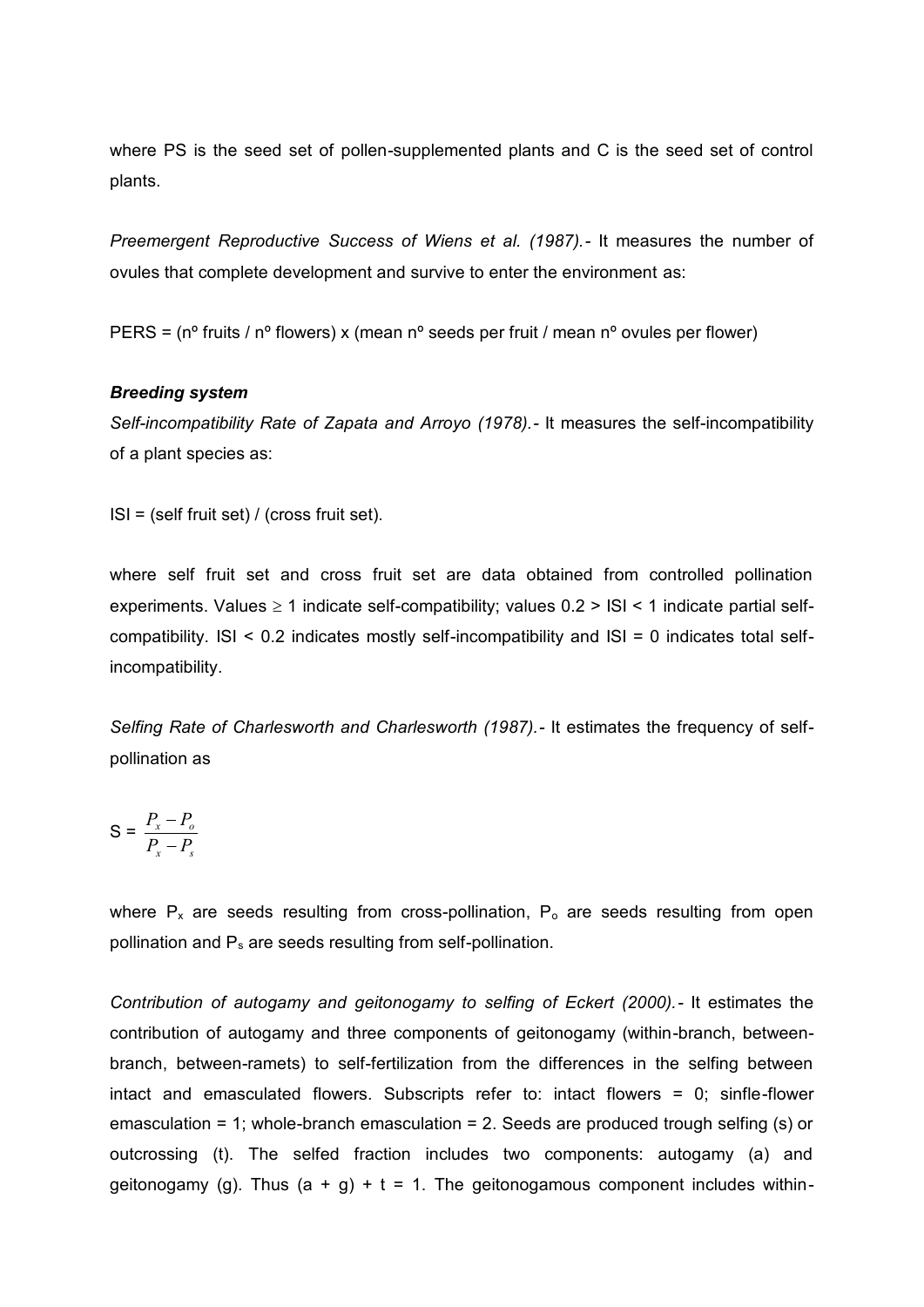branch (w), between-branch (b) and between-ramet (r) components. Thus  $(a + [w + b + r])$  +  $t = 1.$ 

For single flower emasculations,  $s_0 = a + g$ , and  $s_1 = g$ . a cannot be estimated ad  $s_0 - s_1$ because  $s_1$  overestimates geitonogamous selfing in intact flowers  $(g_0)$  because the absolute siring success of both outcross and geitonogamous pollen on emasculated flower will be higher without competition from autogamous pollen. Because  $a_0 + g_0 + t_0 = 1$  and  $g_1 + t_1 = 1$ , it follows that

 $\frac{g_0}{1 - s_0} = \frac{g_1}{1 - s_1} = \frac{s_1}{1 - s_1}$ 

so that

$$
g_0 = \frac{s_1(1-s_0)}{1-s_1}
$$

and

 $a_0 = s_0 - g_0$ .

Components w, b and r of geitonogamous selfing can be calculated in a similar fashion. Using selfing rates for intact flowers ( $s_0 = a_0 + w_0 + b_0 + r_0$ ) and flowers from whole-branch emasculations ( $s_2 = b_2 + r_2$ ), it follows that

$$
(b_0 + r_0) = \frac{s_2(1 - s_0)}{(1 - s_2)}.
$$

 $w_0 = s_0 - a_0 - (b_0 + r_0)$ .

Between-ramet geitonogamous selfing (r) is calculated from the selfing rate of emasculated flowers on plants with a single flowering branch (s'<sub>0</sub> = a'<sub>0</sub> + w'<sub>0</sub> + r'<sub>0</sub>) and s'<sub>2</sub> = r'<sub>2</sub>, where prime (') denotes single-branch plant. The component  $r_0$  could be calculated as described, but it understimates r for the population as a whole, because  $a'_0$ , w'<sub>0</sub>, r'<sub>0</sub> and t'<sub>0</sub> all increase in the absence of b. Thus, r must be estimated as  $r_0 = s'_2$  (1 - s<sub>0</sub>) / (1 - s'<sub>2</sub>). The betweenbranch component is then: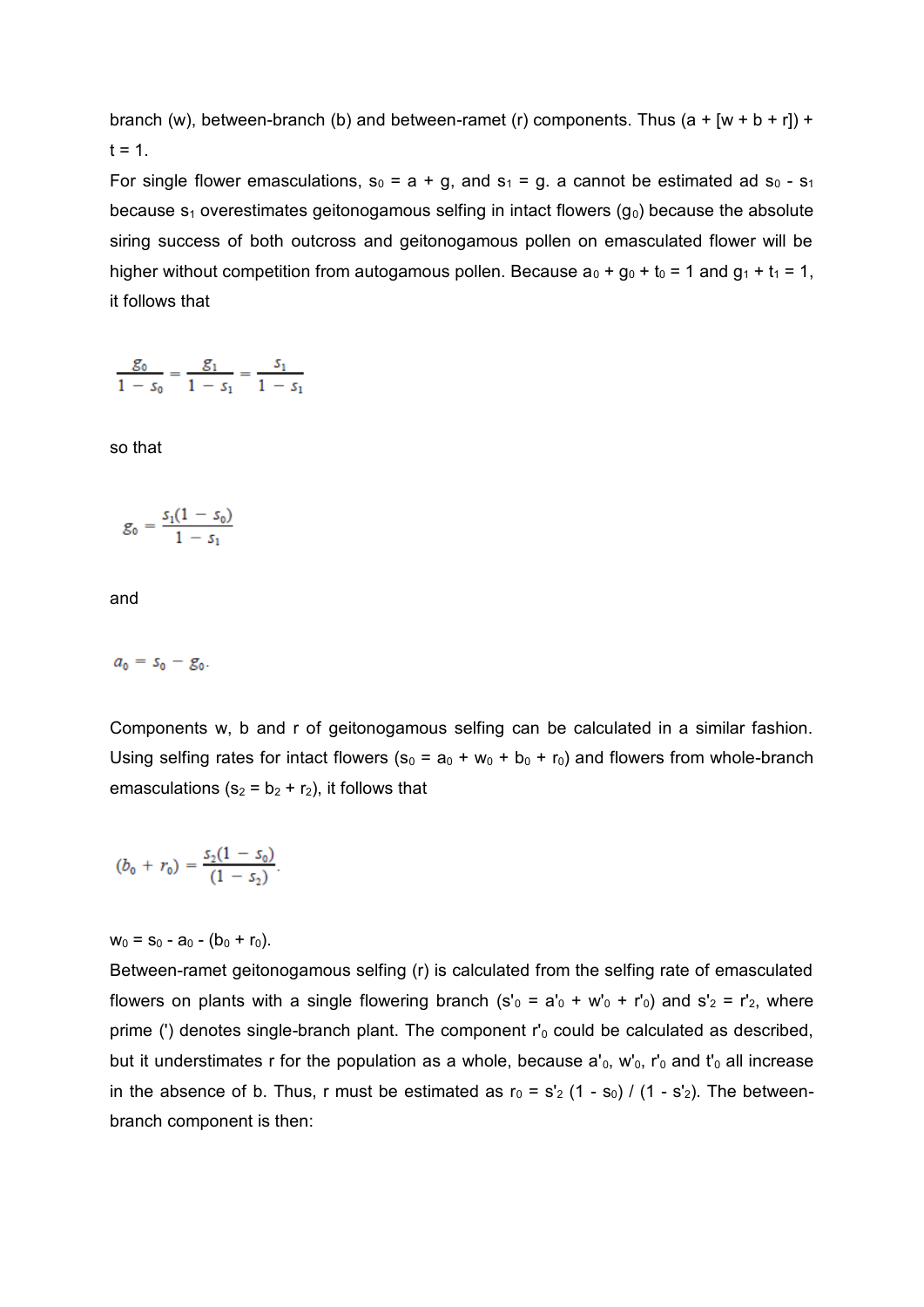$$
b_0 = \frac{s_2(1-s_0)}{(1-s_2)} - \frac{s'_2(1-s_0)}{(1-s'_2)}.
$$

Standard errors for each component can be derived by performing the same calculations for each of the 1000 sets of bootstrap values for the estimates of s and calculating the standard deviation of the resulting distribution.

*Inbreeding depression.-* It estimates inbreeding depression of a *population* as

$$
\delta_{p} = 1 - \frac{w_{s}}{w_{x}}
$$

where  $\delta_p$  is the population inbreeding depression,  $w_s$  is the *average* fitness of the self progeny and *w<sup>x</sup>* is the *average* fitness of the outcross progeny. Positive values indicate inbreeding depression, while negative values indicate outbreeding depression. Fitness is calculated by means of controlled pollination experiments. Note that these average values can be calculated for the whole population, regardless of family origin, or for each family tested and then averaged across families to obtain the population inbreeding depression. When family-structured inbreeding depression is in focus, follow the advice provided by Johnston & Schoen (1994) and Fox (2005). Accurate estimation of inbreeding depression can require more complicate experimental designs than usually utilised (Fox, 2005).

*Inbreeding depression index of Ågren & Schemske (1993).-* It estimates inbreeding depression as the relative performance of crosstypes (RP) following the formula:

$$
RP = 1 - \frac{w_s}{w_0} \text{ if } w_s \leq w_0
$$

and

$$
\mathsf{RP} = \frac{w_0}{w_s} - 1 \text{ if } \mathsf{w}_s > \mathsf{w}_0
$$

where  $w_s$  is the fitness of selfed progeny, and  $w_0$  is the fitness of outcrossed progeny. This index varies from -1 to 1. Positive values indicate that outcrossed progeny outperform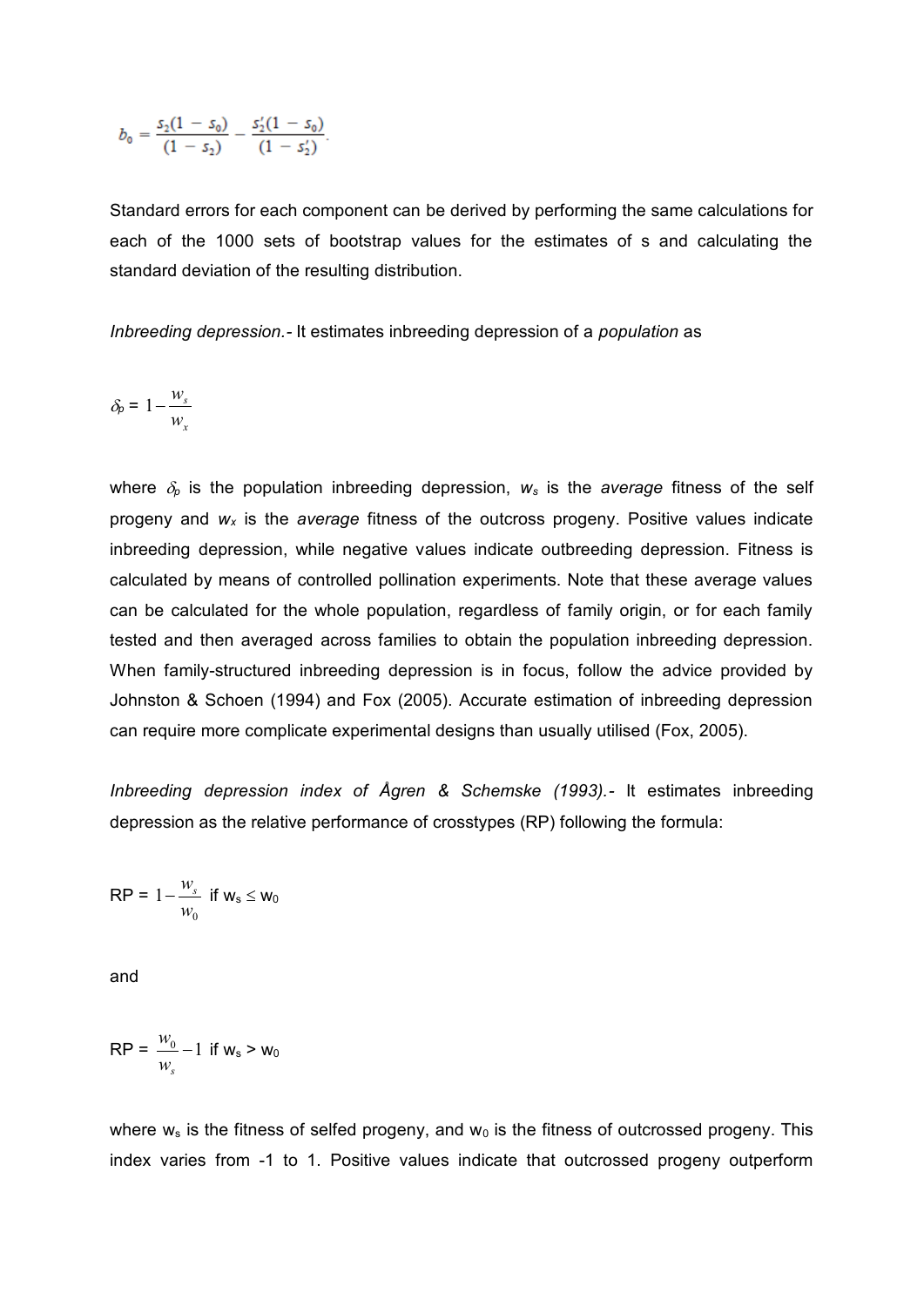selfed progeny, negative values that selfed progeny outperform outcrossed. This measure has an advantage over the traditional expression for inbreeding depression ( $\delta_p$  = *x s w*  $1-\frac{w_s}{\sqrt{2}}$ ) in that it gives equal weight to "inbreeding" and "outbreeding depression", when averaged over several lines or maternal parents. Caveats described by Fox (2005) apply also to this index.

*Reciprocity Index for tristylous species of Eckert & Barrett (1994).-*

$$
RI = \frac{1}{3} \left[ \left| 1 - \frac{lS - sL}{L - S} \right| + \left| 1 - \frac{lM - mL}{L - M} \right| + \left| 1 - \frac{mS - sM}{M - S} \right| \right]
$$

where small letters in the numerator refer to the length of the stamen level of a given morph type (capital letters: L- long styled, M- middle styled, S- short styled) and capital letters refer to the style length of the morph that corresponds with the letter.

*Precision Index for tristylous species of Eckert & Barrett (1994).-* It is calculated as a measure for variation within the organ levels

$$
PI = \frac{(CV_s + CV_M + CV_L)}{3}
$$

where CV is the coefficient of variation at a given level.

#### *Seed ecology*

*Germinability* (Yang et al. 1999)*.-* It measures the germination of the seeds produced by a plant as

(number of germinating seeds x 100) / number of seeds initiated

*Relative germinability* (Yang et al. 1999)*.-* It measures the germination of the seeds produced by a plant as

G = (number of germinating seeds x 100) / number of viable seeds initiated

*Index of germination rate* (Yang et al. 1999)*.-* It measures the germination rate of the seeds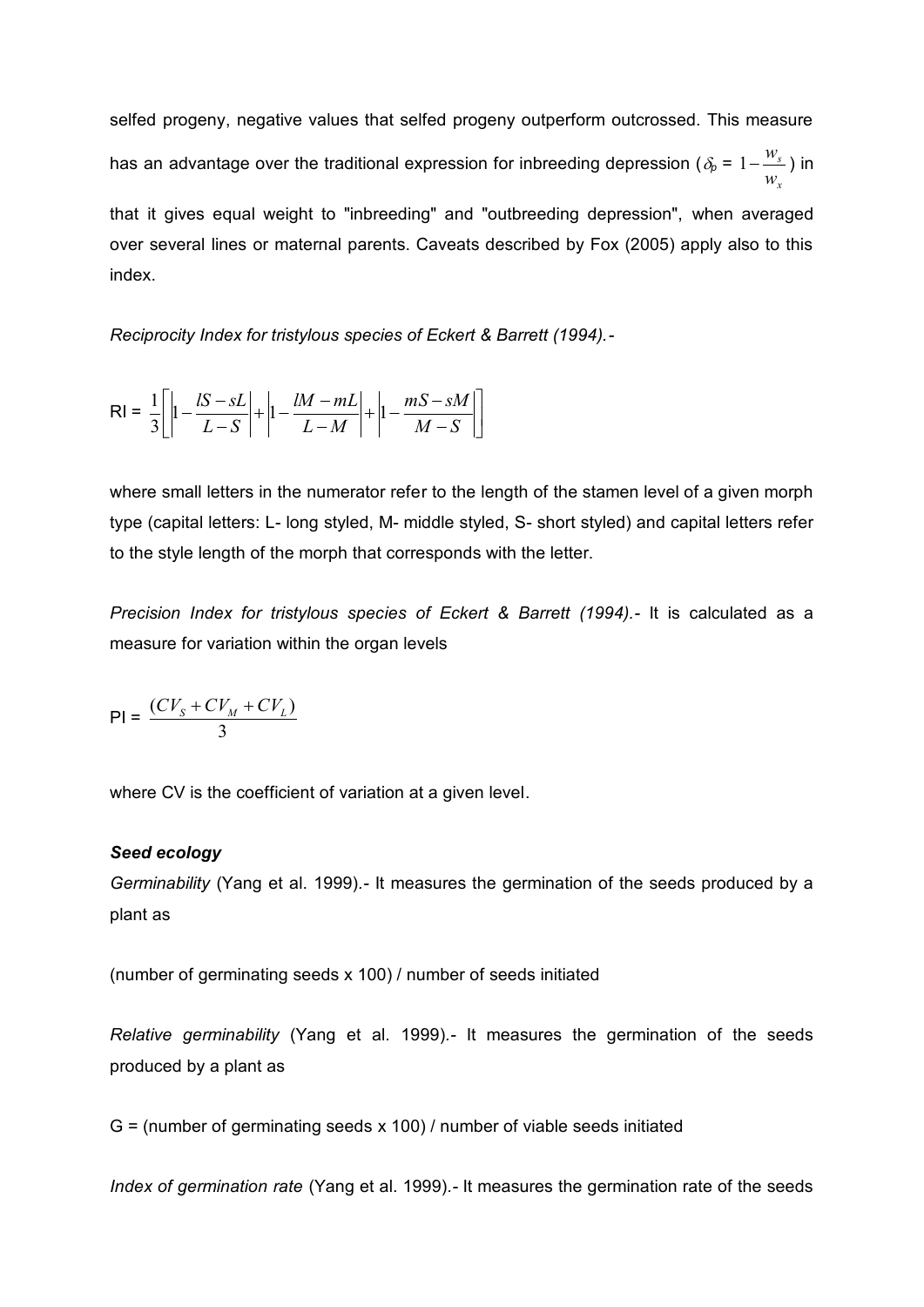#### produced by a plant as

## $IGS = \sum G / t$

where *G* is the relative germinability, at 5-d intervals, and *t* is total germination period.

*Dormancy* (Yang et al. 1999)*.-* It measures the extent of seed dormancy of the seeds produced by a plant as

(number of ungerminated but viable seeds x 100) / number of seeds initiated

*Relative dormancy* (Yang et al. 1999)*.-* It measures the extent of seed dormancy of the seeds produced by a plant as

(number of ungerminated but viable seeds x 100) / number of viable seeds initiated

## *References*

- Augspurger, C. K. (1983). Phenology, flowering synchrony and fruit set of six neotropical shrubs. *Biotropica* 15: 257-267.
- Ågren, J.; Schemske, D. W. (1993). Outcrossing rate and inbreeding depression in two annual monoecious herbs, *Begonia hirsuta* and *B. semiovata*. *Evolution* 47: 125-135.
- Charlesworth, D.; Charlesworth, B. (1987). Inbreeding depression and its evolutionary consequences. *Annu. Rev. Ecol. Syst.* 18: 237-268.
- Daïnou, K.; Laurenty, E.; Mahy, E.; Hardy, O. J.; Brostaux, Y.; Tagg, N.; Doucet, J.-L. (2012). Phenological patterns in a natural population of a tropical timber tree species, *Milicia excelsa* (Moraceae): evidence of isolation by time and its interaction with feeding strategies of dispersers. *Amr. J. Bot.* 99: 1453-1463.
- de Jager, M. L.; Dreyer, L. L.; Ellis, A. G. (2011). Do pollinators influence the assembly of flower colours within plant communities? *Oecologia* 166: 543-553.
- Eckert, C. G. (2000). Contributions of autogamy and geitonogamy to self-fertilization in a mass-flowering, clonal plant. *Ecology* 81: 532-542.
- Eckert, C. G.; Barrett, S. C. H. (1994). Tristyly, self-incompatibility and floral variation in *Decodon verticillatus* (Lythraceae). *Biol. J. Linn. Soc.* 53: 1-30.
- Elzinga, J. A.; Atlan, A.; Biere, A.; Gigord, L.; Weis, A. E.; Bernasconi, G. (2007). Time after time: flowering phenology and biotic interactions. *Trends Ecol. Evol.* 22: 432-439.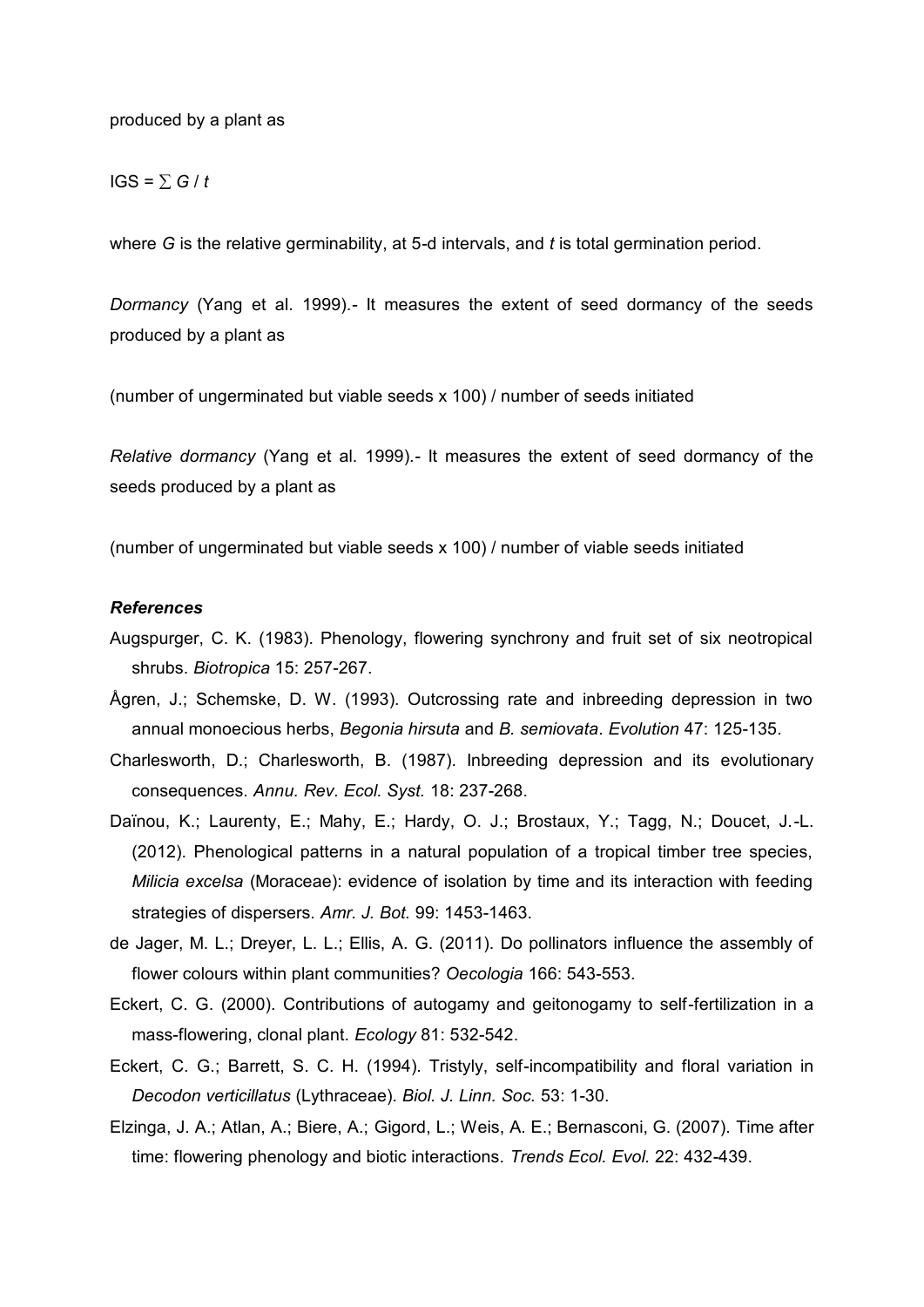- Fox, C. W. (2005). Problems in measuring among-family variation in inbreeding depression. *Amer. J. Bot.* 92: 1929-1932.
- Freitas, B. M.; Paxton, R. J. (1998). A comparison of two pollinators: the introduced honey bee *Apis mellifera* and an indigenous bee *Centris tarsata* on cashew *Anacardium occidentale* in its native range of NE Brazil. *J. Appl. Ecol.* 35: 109-121.
- Gibson, R. H.; Nelson, I. L.; Hopkins, G. W.; Hamlett, B. J.; Memmott, J. (2006). Pollinator webs, plant communities and the conservation of rare plants: arable weeds as a case study. *J. Appl. Ecol.* 43: 246-257.
- Johnston, M. O.; Schoen, D. J. (1994). On the measurement of inbreeding depression. *Evolution* 48: 1735-1741.
- Jules, E. S.; Rathcke, B. J. (1999). Mechanisms of reduced *Trillium* recruitment along edges of old-growth forest fragments. *Conserv. Biol.* 13: 784-793.
- Junker, R. R.; Bleil, R.; Daehler, C. C.; Blütghen, N. (2010). Intra-floral resource partitioning between endemic and invasive flower visitors: consequences for pollinator effectiveness. *Ecol. Entomol.* 35: 760-767.
- Kay, K. M.; Schemske, D. W. (2003). Pollinator assemblages and visitation rates for 11 species of neotropical *Costus* (Costaceae). *Biotropica* 35: 198-207.
- Mahoro, S. (2002). Individual flowering schedule, fruit set, and flower and seed predation in *Vaccinium hirtum* Thunb. (Ericaceae). *Can. J. Bot.* 80: 82-92.
- Marquis, R. J. (1988). Phenological variation in the neotropical understory shrub *Piper arieianum*: causes and consequences. *Ecology* 69: 1552-1565.
- Ne'eman, G.; Jürgens, A.; Newstrom-Lloyd, L.; Potts, S. G.; Dafni, A. (2010). A framework for comparing pollinator performance: effectiveness and efficiency. *Biol. Rev.* 85: 435- 451.
- Osada, N.; Sugiura, S.; Kawamura, K.; Cho, M.; Takeda, H. (2003). Community-level flowering phenology and fruit set: comparative study of 25 woody species in a secondary forest in Japan. *Ecol. Res.* 18: 711-723.
- Poole, R. W.; Rathcke, B. J. (1979). Regularity, randomness and aggregation in flowering phenologies. *Science* 203: 470-471.
- Ramírez, N. (1993). Reproductive biology in a tropical shrubland of Venezuelan Guayana. *J. Veg. Sci.* 4: 5-12.
- Ramírez, N. (2004). Ecology of pollination in a tropical Venezuelan savanna. *Plant Ecol.* 173: 171-189.
- Schemske, D. W.; Browak, N. (1981). Treefalls and the distribution of understory birds in a tropical forest. *Ecology* 62: 938-945.